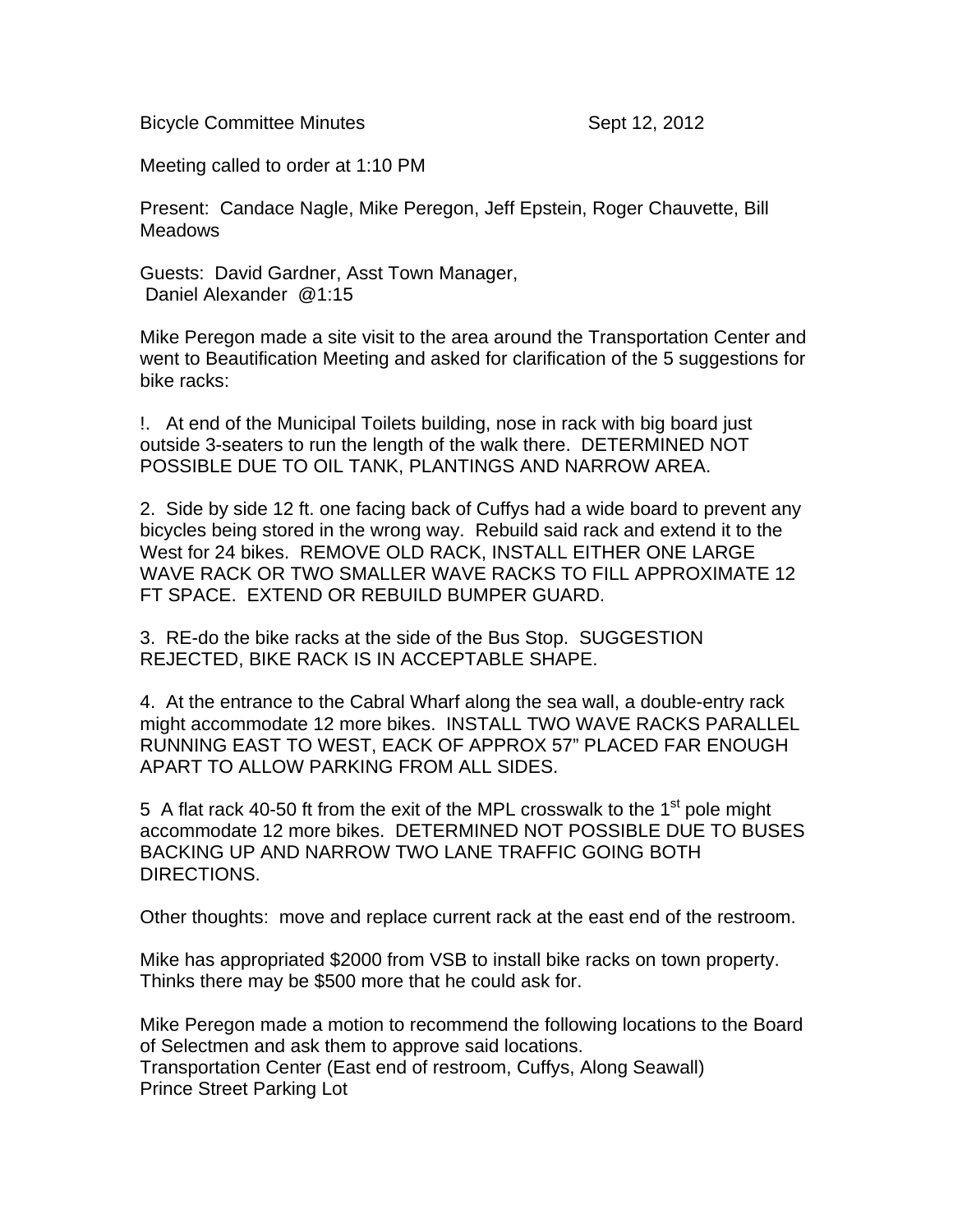Town Hall Lawn next to emergency stairway Pilgrim's First Landing Park (pie shaped island on Moors Rd side of rotary) Kendall Lane Motion passed 5-0-0

Daniel Alexander also said that there is still a plan to build split rail fences where the kayaks are stored just north of First Landing Park. Bikes may be parked there such as at the entrance to the path to Herring Cove Beach on Moors Road.

Budget Issues:

30,000 Bike Safety/Map Brochures @ cost of \$3598.00 moneys to make up deficit on what we need to do above bike racks.

Review of what the Bike Committee has achieved: **Brochure Sharrows** Bike Lanes on Shank Painter Road Share the Road signage Large Banner across Commercial Street Participation in Master Planning Task Force with Truro and Wellfleet and Cape Cod Commission Police Education and Enforcement program

Goals:

Further the Police Education and Enforcement Program emphasizing more enforcement.

Bike/Pedestrian Lanes on Bradford Street from West Vine to Prince Streets

David Gardner talked to Ray (DPW) Asked for a site visit to introduce him to Bradford Street bike/pedestrian lane project and ask for input. Invite Rick.

Committee recommends taking the easiest approach by reducing the traffic lanes to 10' and centering them between the edges of asphalt along Bradford Street. The outside fog line would mark the edge of the bicycle/pedestrian lane which would vary in width by the existing width of the road.

Ask the Board of Selectmen to approve the concept of the Bradford Street Bike and Pedestrian Lanes and to move the project along by requesting a Special Traffic Hearing in the fall.

Disabilities Commission

Candace made a motion that the Provincetown Bicycle Committee supports the Disabilities Commission request of the Provincetown Board of Library Trustees to remove the bike racks from the front of the Library and move them to the first